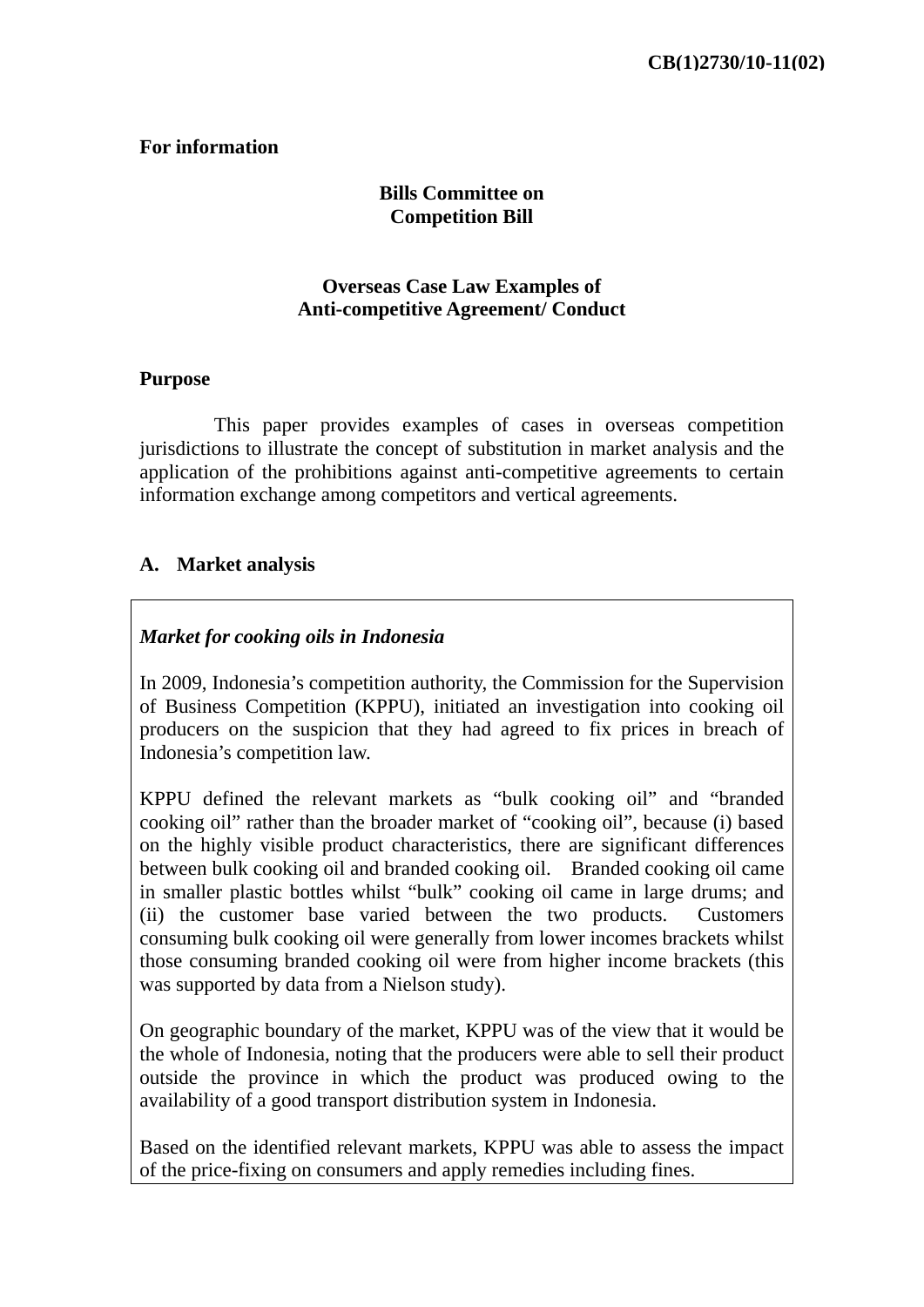# *Market for insecticide in Singapore*

In 2007, the Competition Commission of Singapore (CCS) received information that 6 pest control operators (namely Aardwolf Pestkare (S) Ptd Ltd, Alliance Pest Management Pte Ltd, Elite Pest Management Pte Ltd, Killem Pest Pte Ltd; PestBusters Pte Ltd, and Rentokil Initial (S) Pte Ltd) engaged in price-fixing through collusive tendering in the provision of termite control and treatment services using *Agenda* (a termiticide).

To define the product dimension of the market, it was necessary to decide whether three other termiticides that were approved for use by the colluding firms in Singapore should be considered as potential substitutes for *Agenda*. Based on their various characteristics, the four types of pesticide could be split into two groups: repellent and non-repellent. The CCS considered that each group of pesticides were poor substitute for each other because –

- (i) Repellent termiticides kill termites on contact and act as a repellent barrier preventing termites from re-entering a treated area. Due to soil movement, gaps may appear, breaking the barrier, allowing termites to gain entry through the gaps and leading to recurrence of termite infestations;
- (ii) Non-repellent termiticides (also known as colony management termiticides), on the other hand, do not kill or repel termites immediately upon contact. These termiticides have a slower reacting effect and work by allowing termites passing through the treated area to come into contact with the termiticide and return to the termite nest/colony to transfer the termiticide to other termites in the nest/colony before dying, leading to colony elimination.

The CCS went on to consider whether the two products within the "non-repellent" group, namely *Agenda* and another product called *Premise*, were close substitute of each other. Taking into account a number of factors including the technique of application, manufacturer's warranty and the existence of exclusive distribution agreements, the CCS considered that *Premise* and *Agenda* were not good substitutes and hence favoured the narrow approach of defining the relevant market as "termite control services using *Agenda*.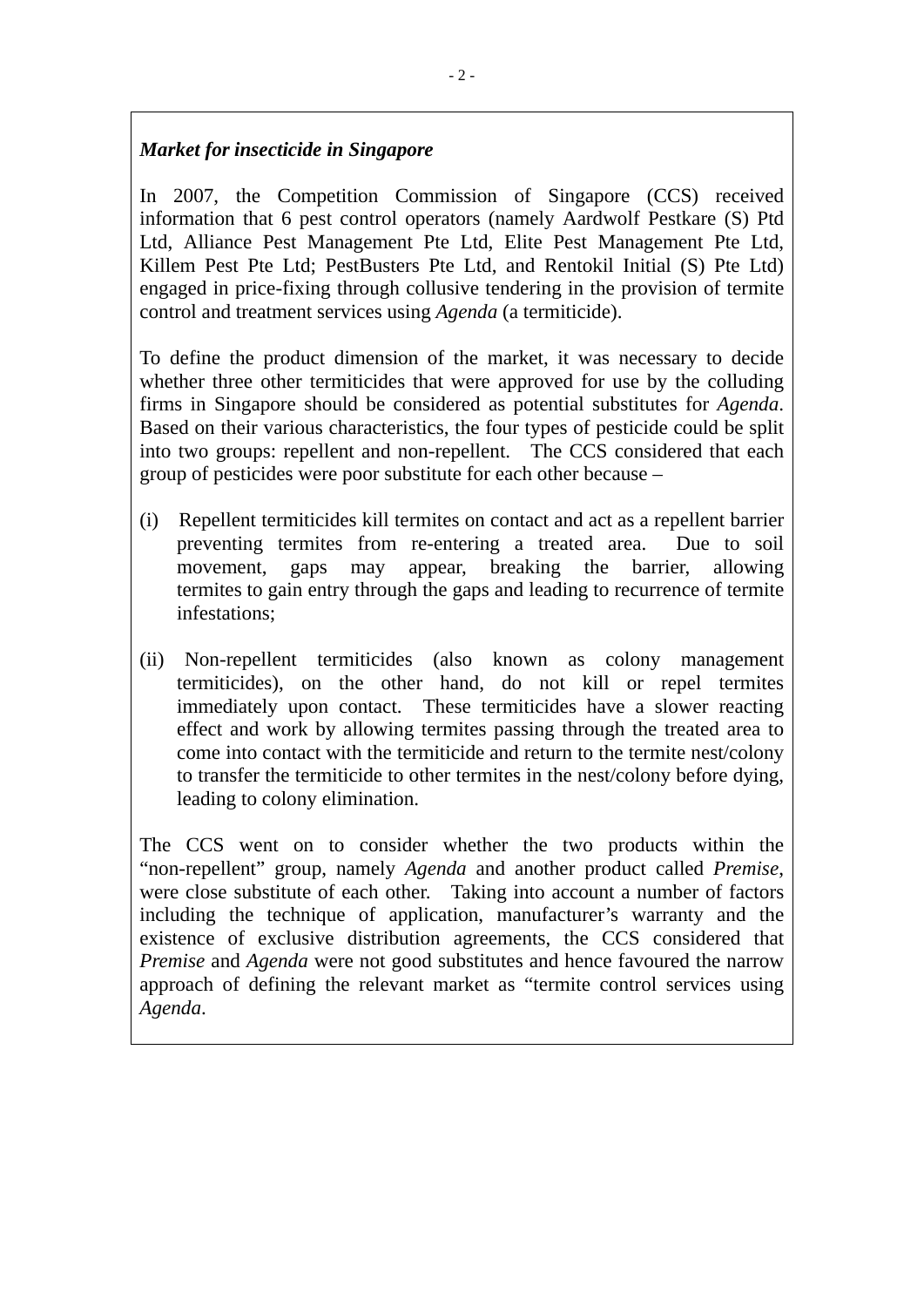# **B. Exchange of information**

## *Information on future fees by schools in the UK*

In 2006, the UK Office of Fair Trading (OFT) found that, during the period from March 2001 to June 2003, 50 fee-paying independent schools (the Participant schools) exchanged on a regular and systematic basis highly confidential information regarding each other's pricing intentions for the coming academic year that was not made available to parents of pupils at Participant schools or published more generally.

The information exchange was organised by the bursar of Sevenoaks School, to whom the Participant schools submitted details of their current fee levels, proposed fee increases (expressed as a percentage) and the resulting intended fee levels. The Sevenoaks bursar subsequently circulated this information amongst the Participant schools in tabular form. This process of information exchange and the resulting tables of information were referred to as the Sevenoaks Survey or Survey.

The OFT considered that the information exchange constituted an obvious restriction of competition whereby the Participant schools knowingly substituted practical co–operation for the risks of competition. Further, this arrangement was implicit in the way that the Sevenoaks Survey operated, and the fact that it was intended that the information exchanged should be reasonably reliable, that there was at least a "gentleman's agreement" amongst the Participant schools that the fee increase figures submitted to the Survey would accurately reflect actual future fee levels. The OFT therefore found that the Participant schools infringed the prohibition (the Chapter I prohibition) imposed by section 2(1) of the Competition Act 1998 by participating in an agreement and/or concerted practice having as its object the prevention, restriction or distortion of competition in the relevant markets for the provision of educational services.